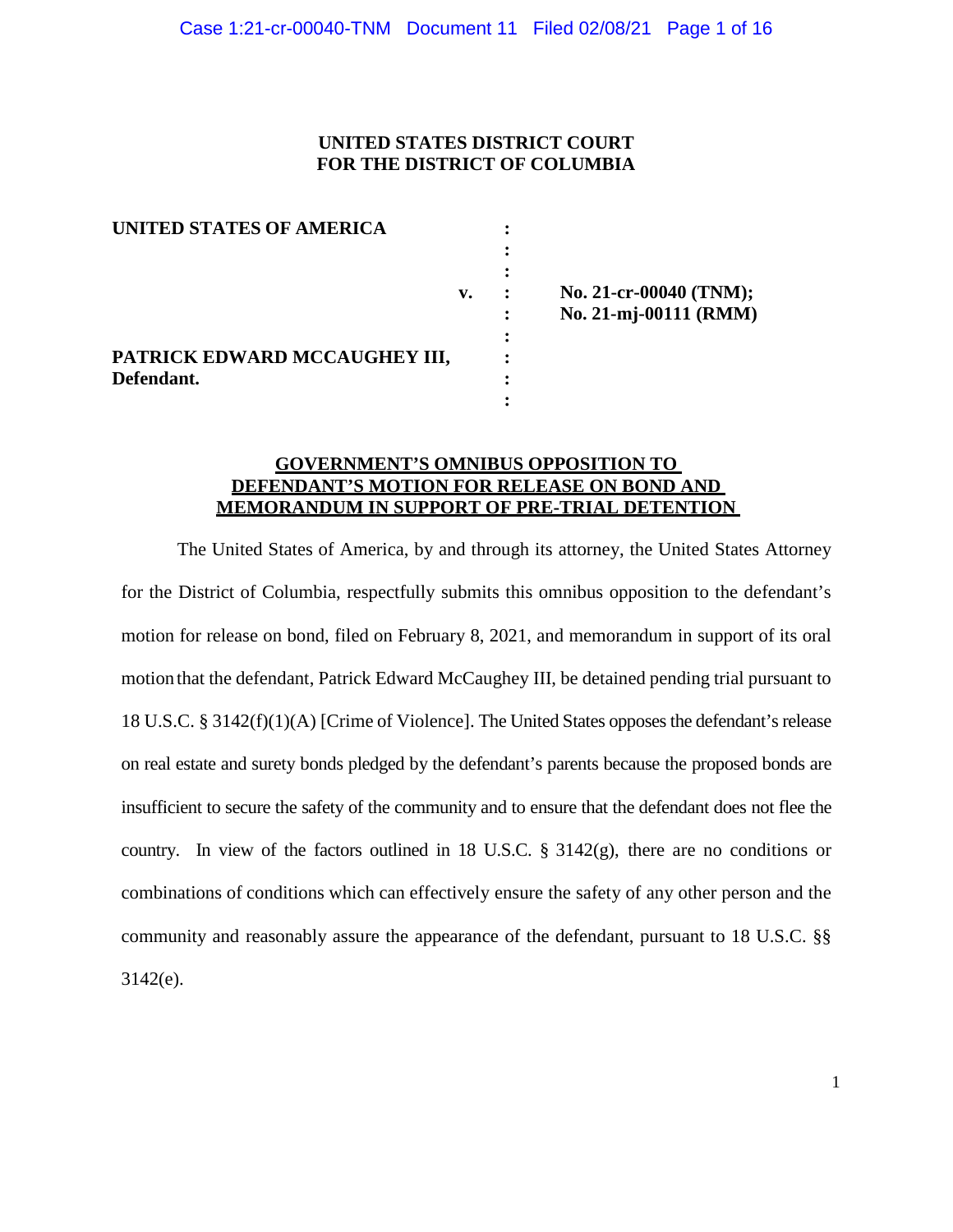The government respectfully requests that the following points and authorities, as well as any other facts, arguments and authorities presented at the detention hearing, be considered in the Court's determination regarding pre-trial detention.

### **Factual Background**

#### **1. The Attack on the United States Capitol on January 6, 2021.**

The United States Capitol is secured 24 hours a day by U.S. Capitol Police. Restrictions around the U.S. Capitol include permanent and temporary security barriers and posts manned by U.S. Capitol Police. Only authorized individuals with appropriate identification are allowed access inside the U.S. Capitol. On January 6, 2021, the exterior plaza of the U.S. Capitol was also closed to members of the public.

On January 6, 2021, a joint session of the United States Congress convened at the U.S. Capitol, which islocated at First Street, SE, in Washington, D.C. During the jointsession, elected members of the United States House of Representatives and the United States Senate were meeting in separate chambers of the U.S. Capitol to certify the vote count of the Electoral College for the 2020 Presidential Election, which had taken place on November 3, 2020. The joint session began at approximately 1:00 p.m. Shortly thereafter, by approximately 1:30 p.m., the House and Senate adjourned to separate chambers to resolve a particular objection. Vice President Michael Pence, who is also the President of the Senate, was present and presiding, first in the joint session, and then in the Senate chamber.

As the proceedings continued in both the House and the Senate, and with Vice President Michael Pence present and presiding over the Senate, a large crowd gathered outside the U.S. Capitol. As noted above, temporary and permanent barricades were in place around the exterior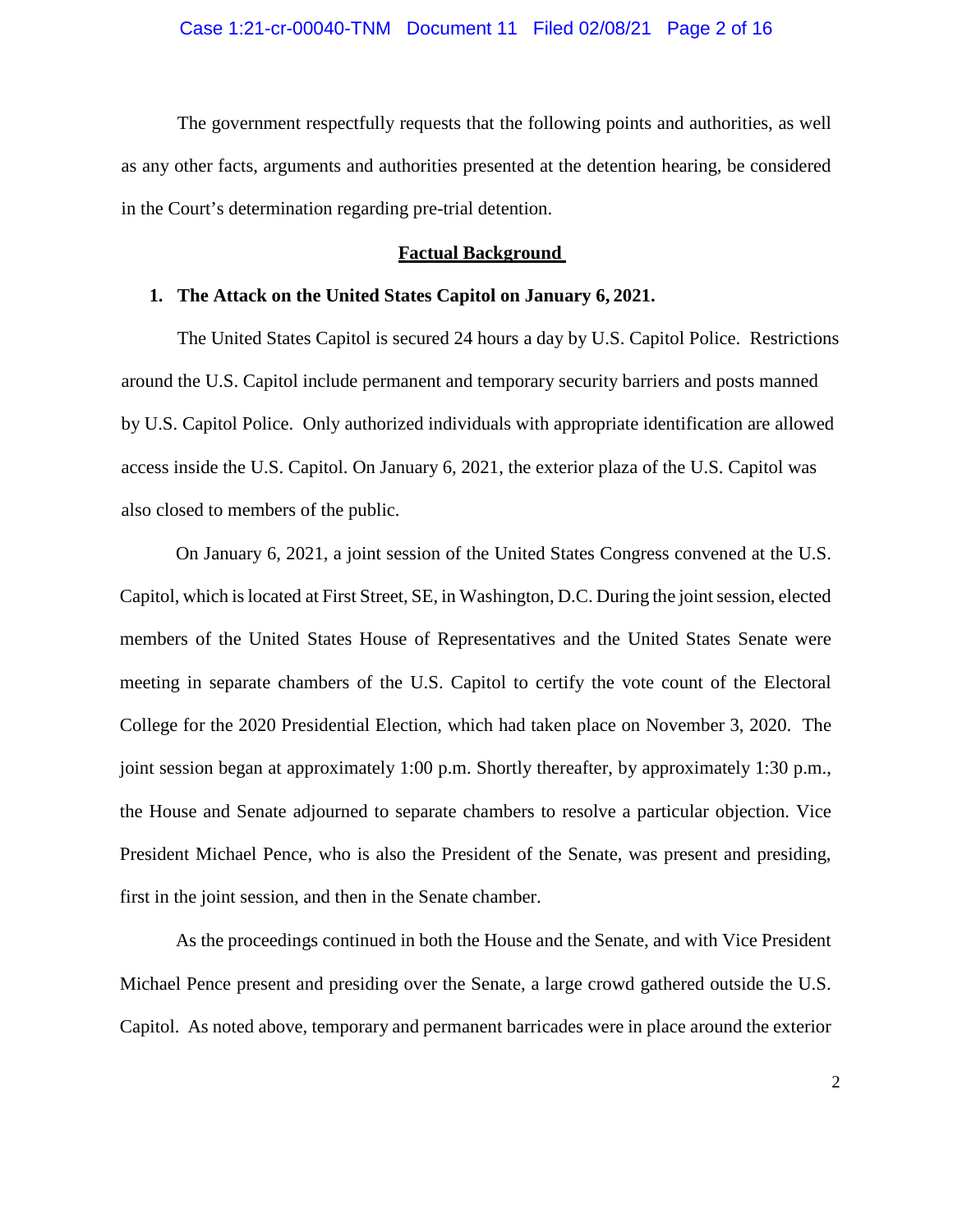#### Case 1:21-cr-00040-TNM Document 11 Filed 02/08/21 Page 3 of 16

of the U.S. Capitol building, and U.S. Capitol Police ("USCP") were present and attempting to keep the crowd away from the U.S. Capitol building and the proceedings underway inside. Officers from the Metropolitan Police Department of the District of Columbia ("MPD") also responded to the U.S. Capitol to assist USCP in protecting the Capitol.

At such time, the certification proceedings were still underway and the exterior doors and windows of the U.S. Capitol were locked or otherwise secured. Members of the USCP attempted to maintain order and keep the crowd from entering the U.S. Capitol; however, shortly after 2:00 p.m., individuals in the crowd forced entry into the U.S. Capitol, including by breaking windows and by assaulting members of both USCP and MPD, as others in the crowd encouraged and assisted those acts.

At approximately 2:20 p.m., members of the United States House of Representatives and United States Senate, and Vice President Michael Pence, were instructed to—and did—evacuate the chambers. Accordingly, the joint session of the United States Congress was effectively suspended until shortly after 8:00 p.m. Vice President Pence remained in the U.S. Capitol from the time he was evacuated from the Senate Chamber until the sessions resumed.

During the course of the violent protests, several individuals were armed with weapons including bats, pepper spray, sticks, zip ties, as well as bulletproof vests and anti-tear gas masks. During the course of the violent protest, over 100 law enforcement officers reported being assaulted or injured by these violent protesters while attempting to protect the U.S. Capitol and the individuals inside of the building. These assaults occurred both inside of the Capitol, as well as on the steps outside of the Capitol and the grounds of the Capitol. The defendant, as detailed below, is charged with two instances of assaulting two different MPD officers with a makeshift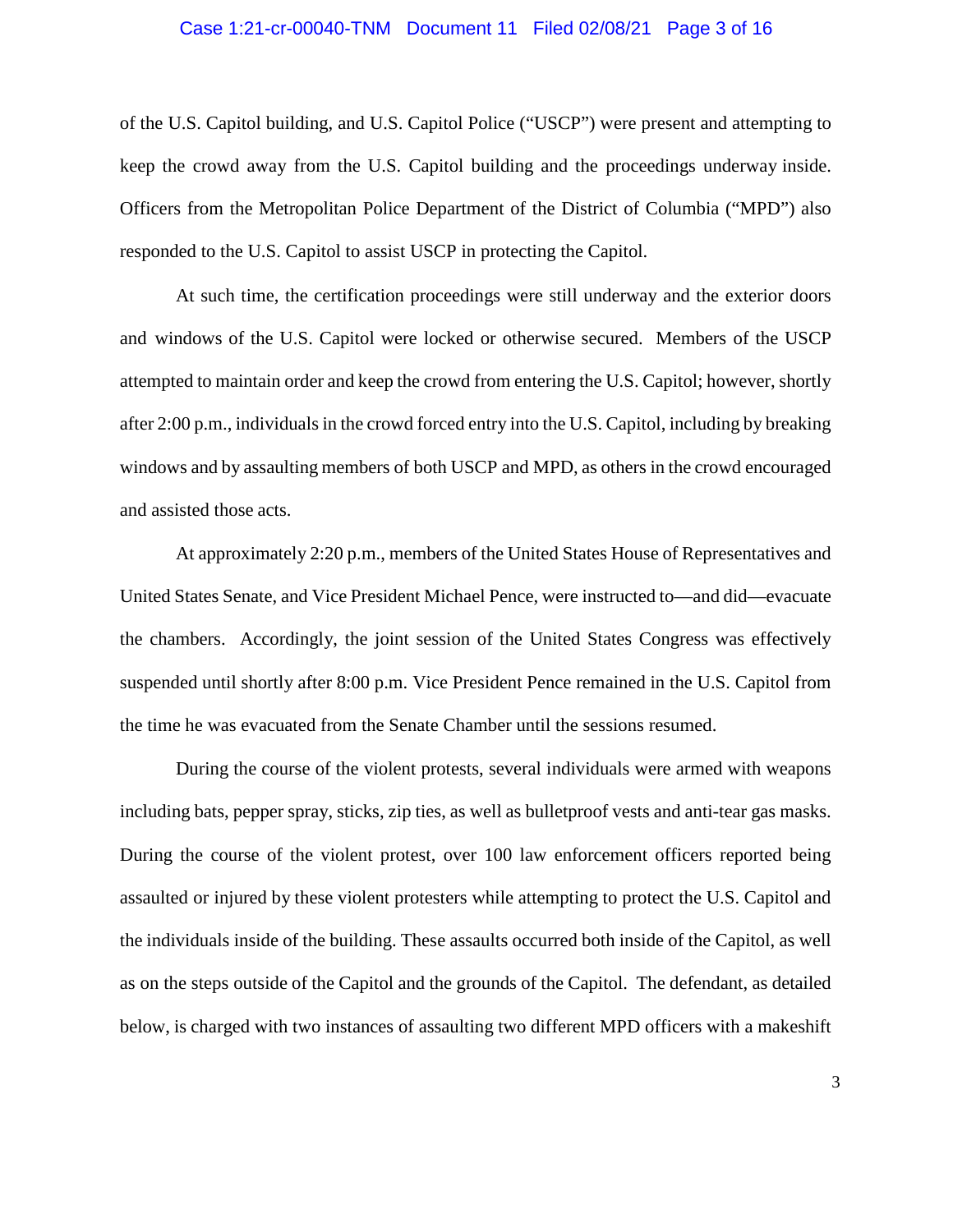### Case 1:21-cr-00040-TNM Document 11 Filed 02/08/21 Page 4 of 16

weapon, as well as other criminal violations, including civil disorder and obstruction of an official proceeding.

#### **2. Patrick Edward McCaughey III's Criminal Conduct**

# **a. Assault on Metropolitan Police Department Officers Daniel Hodges and Henry Foulds in the West Terrace Tunnel**

On January 6, 2021, MPD Officers Daniel Hodges and Henry Foulds responded to a call to assist the USCP in protecting the U.S. Capitol Building and Grounds. Shortly before 3:00 p.m., Officers Hodges and Foulds, and many other MPD and USCP officers gathered in the interior tunnel of the U.S. Capitol building, which leads out to an archway by the lower west terrace door. A large crowd of rioters pushed forward into the tunnel and tried to push through the police line. The defendant was part of a mob of individuals attacking law enforcement officers who were trying to prevent the unruly crowd from entering the U.S. Capitol, which was closed to the public that day. USCP officers are designated as officers of the United States under 18 U.S.C. 1114, and MPD officers were actively assisting USCP in their efforts to protect the Capitol on that date.

Surveillance video taken from inside of the tunnel captures defendant McCaughey first entering the mouth of the tunnel from the outside at approximately 2:49 pm. The same surveillance video then shows him initially leaving, but returning again around 3:05 p.m., this time going all the way inside the tunnel towards where the rioters are fighting with the police. As he entered the tunnel, he appeared to move forward to the front of the mob of his own volition. There is no evidence that McCaughey was pushed into the tunnel by others, that his move toward the front to physically engage the police line was compelled by others, or that he tried to turn back from the mob. Rioters in the group can be seen passing stolen police riot shields back to other rioters in the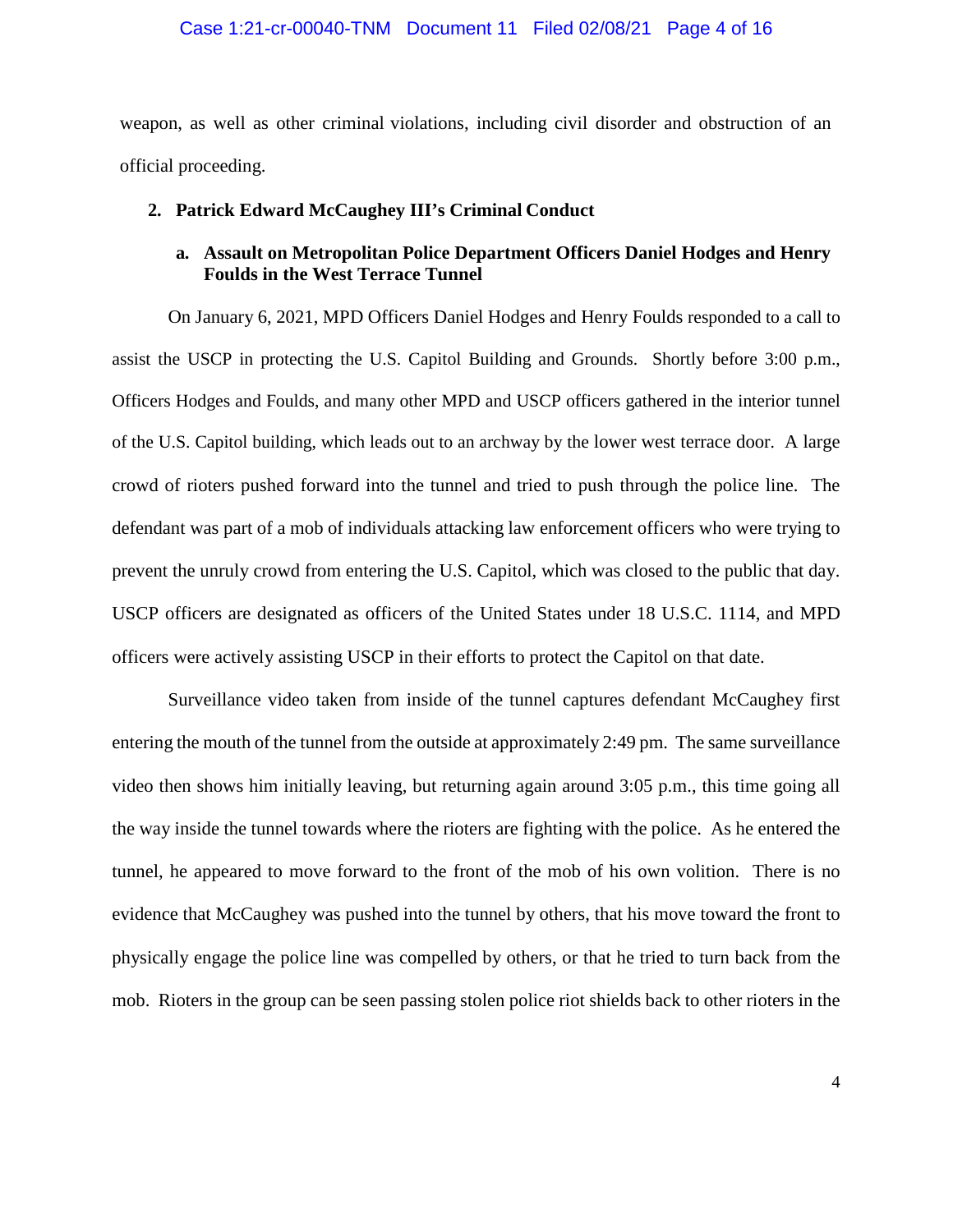### Case 1:21-cr-00040-TNM Document 11 Filed 02/08/21 Page 5 of 16

tunnel. McCaughey voluntarily grabbed one of the riot shields and held onto it as he moved through the crowd toward the line of officers.

A second video, recorded by an independent journalist and posted on YouTube captures McCaughey's assaults on multiple officers in the police line, including Officers Hodges and Foulds<sup>1</sup>. The video depicts officers attempting to control the increasingly violent crowd using batons, riot shields, and O.C. spray (more commonly known as pepper spray or mace). In response, multiple individuals attempt to combat the officers by using stolen riot shields, police batons, mace, and makeshift weapons. Some of the individuals in the crowd can be heard planning and implementing a rotation of rioters so that "fresh" rioters continually move toward the front of the line, while those who are tired move toward the back and out of the tunnel.

During the effort to break through the police line, McCaughey moved toward the front of the line and began pushing a stolen police riot shield against an unidentified officer while saying, "just go home," and making other similar statements. He then began using the riot shield to push against Officer Hodges the officer attempted to repel McCaughey with his police baton. While forcefully pushing Officer Hodges with the shield, McCaughey then verbally engaged Hodges, making comments such as, "come on man, you are going to get squished just go home," "don't try and use that stick on me boy," and "just go home." Shortly thereafter, another rioter sprayed something orange from a canister at the officers over the riot shields that McCaughey and other rioters used to push at the officers.

While being assaulted by McCaughey, the video shows Officer Hodges crying out in pain as McCaughey pins the officer's body between the stolen riot shield and the lower west terrace door. As

<sup>&</sup>lt;sup>1</sup> The relevant portions of the video can be viewed from minutes 19:00 to 23:00 at: https://www.youtube.com/watch?v=qc0U755-uiM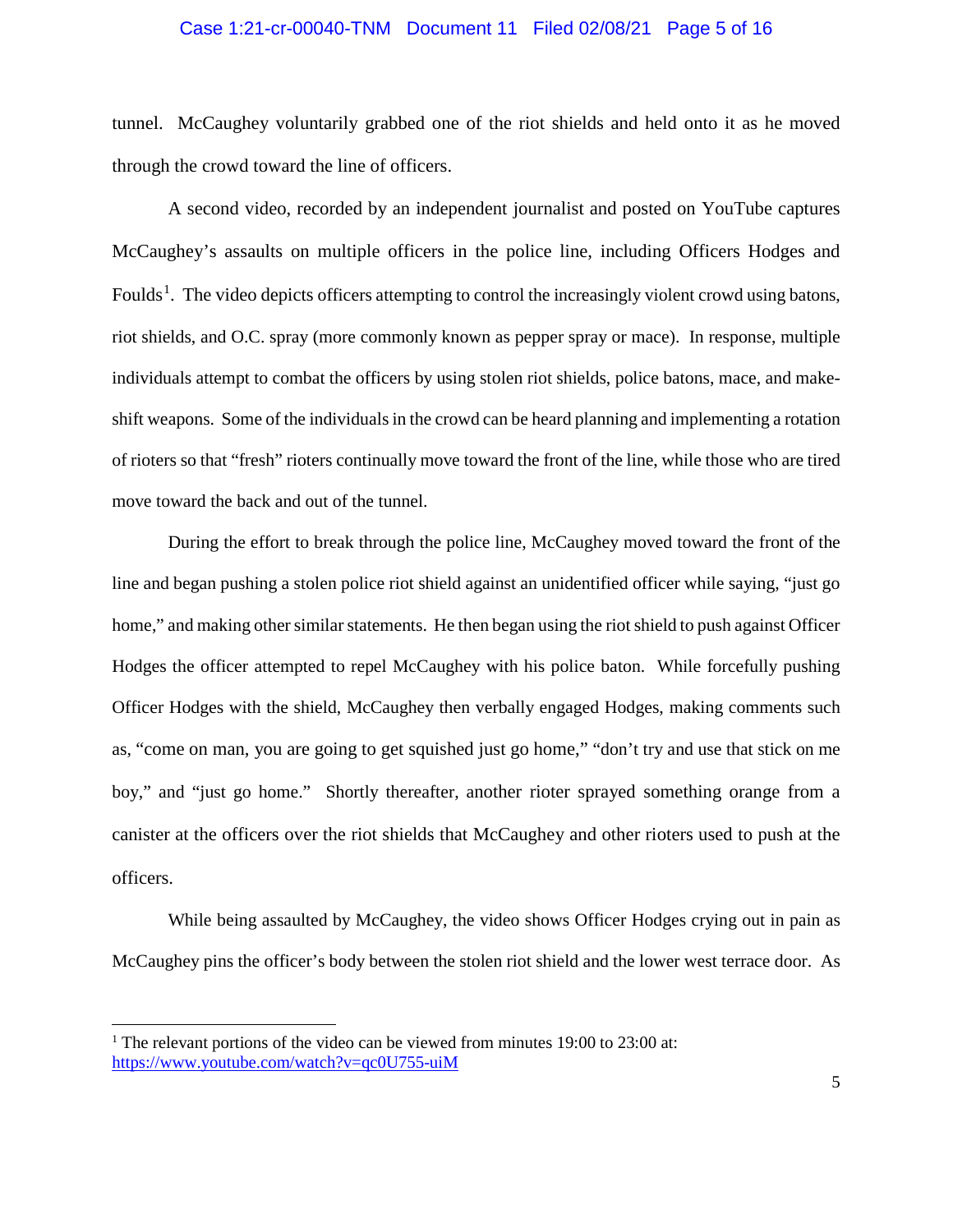#### Case 1:21-cr-00040-TNM Document 11 Filed 02/08/21 Page 6 of 16

McCaughey continued to pin Officer Hodges between the shield and the door, another rioter rips off Hodges gas mask, exposing Hodges' bloodied mouth. Hodges continues screaming in pain as he cannot move and is helpless to defend himself, as captured in the still shot below.



McCaughey eventually relents and stops pushing the riot shield against Hodges' body, which allows Hodges to dislodge himself from the door frame. McCaughey then appears to get the attention of the officer behind Hodges, saying, "Hey you, hey you, this guy isn't doing too well," in an apparent reference to Hodges. Other officers then aid Hodges in moving away from the front of the police line.

Even after Hodges is extricated from the door, McCaughey does not stop. He continues to both assist the mob attacking law enforcement and attacks multiple officers himself in the effort to break through the police line and into the Capitol building. At one point in the video, an unidentified rioter appears to state "take the shield." McCaughey can then be seen grabbing a clear police riot shield from the feet of uniformed law enforcement officers and passing it back to other rioters.

In another portion of the video, McCaughey repeatedly strikes multiple officers with the stolen riot shield, including Officer Foulds who moved toward the front of the police line after Hodges moved to safety. Foulds is readily identifiable in the video as the officer wearing the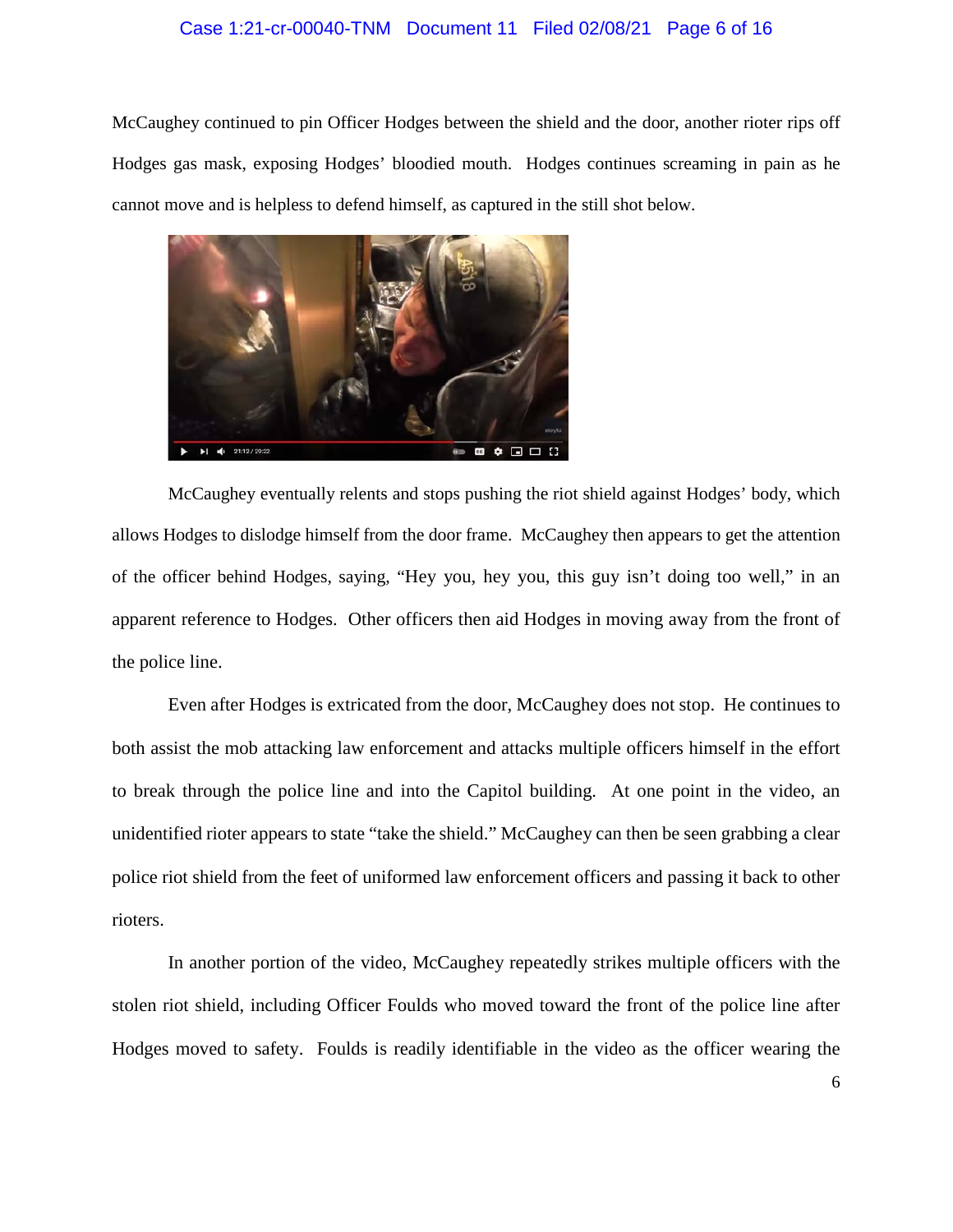### Case 1:21-cr-00040-TNM Document 11 Filed 02/08/21 Page 7 of 16

distinct green mask. At this point, as evidenced in the below still from Body Worn Camera Footage from a nearby officer, no other rioters were pressed up against McCaughey as he repeatedly and forcefully began striking Officer Foulds with the shield while yelling "get out of our house."



Shortly after this portion of the assault, McCaughey disappears from the video, but is captured exiting the tunnel without the shield, which he appears to have passed off to another rioter in the tunnel, by Capitol surveillance video.

## **3. The Defendant's Arrest**

On January 19, 2021, the defendant was arrested in New York at a home owned by his father. Upon arrest, he was wearing a brown jacket consistent with the jacket that he appeared to be wearing in the video of the riot. Furthermore, in a search of the defendant's cell phone, law enforcement recovered multiple "selfie-style" photos that appeared to have been taken by the defendant while outside of the Capitol building on January 6, 2021. Law enforcement also recovered data in the defendant's cell phone that indicated that he conducted an Apple Maps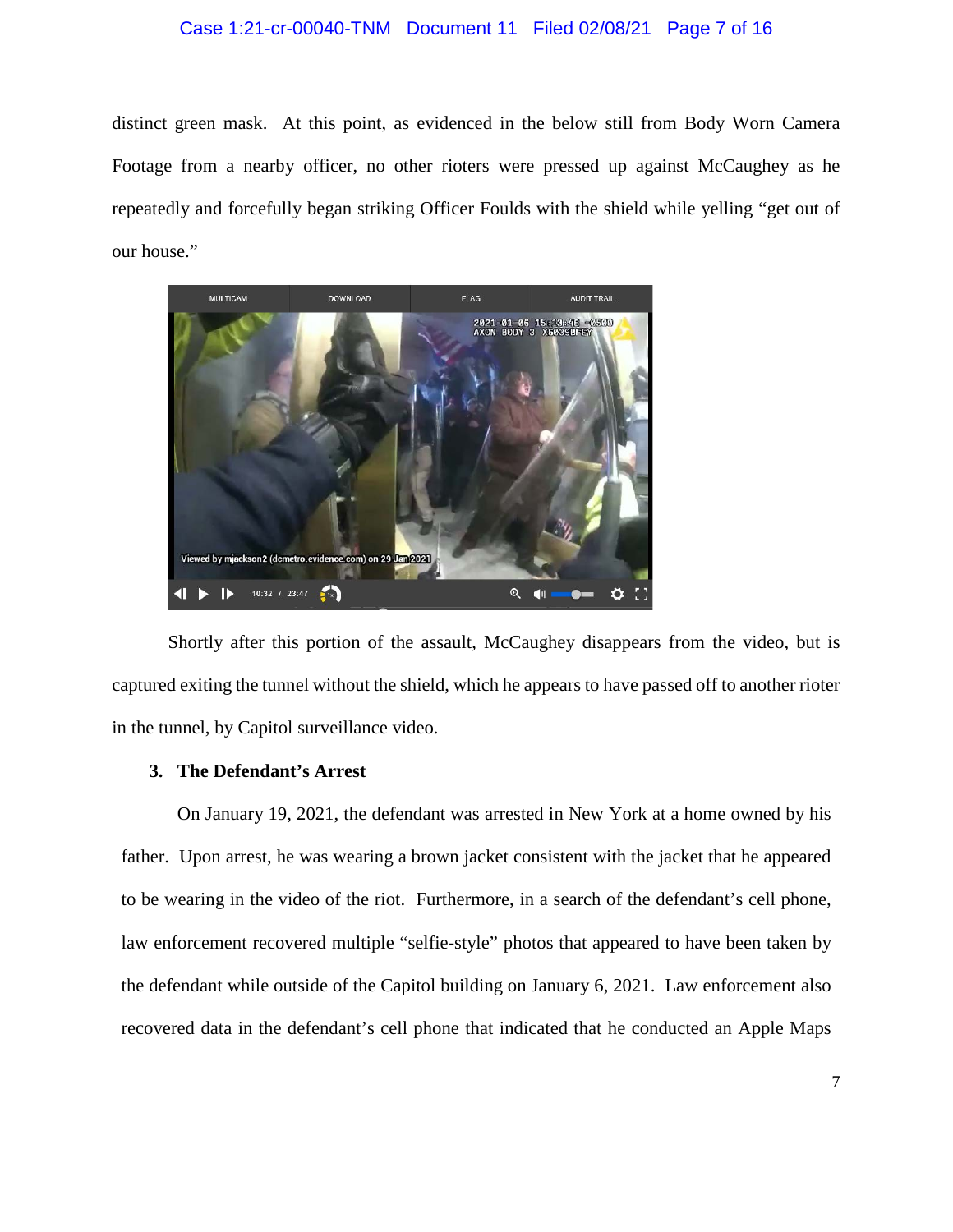#### Case 1:21-cr-00040-TNM Document 11 Filed 02/08/21 Page 8 of 16

search for directions to Freedom Plaza, located in Washington D.C., on January 6, 2021. The defendant did not provide a statement to law enforcement at the time of arrest.

### **4. Procedural History**

On January 18, 2021, the defendant was charged by complaint with: (1) Assaulting an Officer of the United States with a Deadly or Dangerous Weapon, in violation of 18 U.S.C. § 111(a) and (b); (2) Civil Disorder, in violation of 18 U.S.C. § 231(a)(3); (3) Entering Restricted Building or Grounds, in violation of 18 U.S.C. 1752(a)( & (b); and (4) Violent Entry or Disorderly Conduct on Capitol Grounds, in violation of 40 U.S.C. § 5104(e)(2).

The defendant was arrested pursuant to a warrant on January 19, 2021, in New York. At his initial appearance in the Southern District of New York (SDNY) on January 20, 2021, the government orally moved for the defendant's detention pending trial pursuant to  $\S 3142(f)(1)(A)$ [Crime of Violence] of the federal bail statute. The Court held the defendant and the defendant was then transported by the U.S. Marshals Service from New York to Washington D.C.

On January 29, 2021, the Grand Jury returned a nine-count indictment charging McCaughey with: (Counts  $1 \& 3$ ) two counts of Assaulting an Officer of the United States with a Dangerous Weapon, 18 U.S.C. §§ 111(a)(1) and (b), one count with respect to Officer Hodges and one count with respect to Officer Foulds; (Counts  $2 \& 4$ ) two counts of Civil Disorder, 18 U.S.C. § 231(a)(3), one count for each officer; (Count 5) Obstruction of an Official Proceeding, Aiding and Abetting, 18 U.S.C. 1512(c)(2) and 2); (Count 6) Disorderly and Disruptive Conduct in a Restricted Building or Grounds, with a Deadly or Dangerous Weapon, 18 U.S.C. §§  $1752(a)(2)$  and (b)(1)(A)); (Count 7) Engaging in Physical Violence in a Restricted Building or Grounds with a Deadly or Dangerous Weapon, 18 U.S.C. §§ 1752(a)(4) and (b)(1)(A)); (Count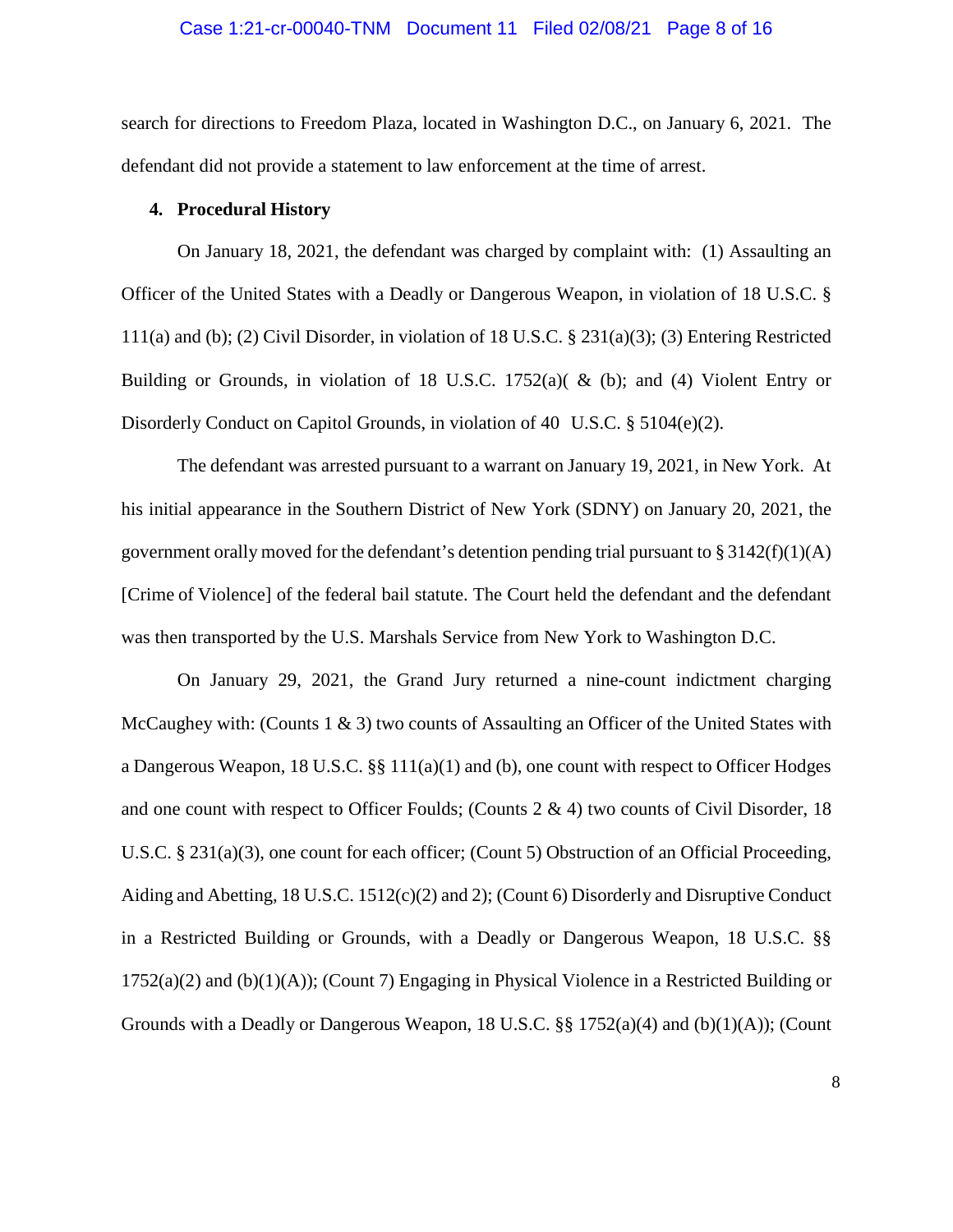#### Case 1:21-cr-00040-TNM Document 11 Filed 02/08/21 Page 9 of 16

8) Disorderly Conduct in a Capitol Building, 40 U.S.C.  $\S$  5104(e)(2)(D)); and (Count 9) Act of Physical Violence in the Capitol Grounds or Buildings, 40 U.S.C. § 5104(e)(2)(F))

#### **ARGUMENT**

There are four factors under  $\S$  3142(g) that the Court should consider and weigh in determining whether to detain a defendant pending trial: (1) the nature and circumstances of the offense charged; (2) the weight of the evidence against the defendant; (3) his history and characteristics; and (4) the nature and seriousness of the danger to any person or the community that would be posed by his release. *See* 18 U.S.C. § 3142(g). In consideration of these factors, the government respectfully submits that there are no conditions or combinations of conditions which can effectively ensure the safety of any other person and the community and reasonably assure the defendant's appearance if he were to be released.

#### **Nature and Circumstances of the Offenses Charged**

During the course of the January 6, 2021, siege of the U.S. Capitol, over 100 law enforcement officers were assaulted by an enormous mob, which included numerous individuals with weapons, bulletproof vests, and pepper spray who were targeting the officers protecting the Capitol. Additionally, the violent crowd encouraged others in the crowd to work together to overwhelm law enforcement and gain unlawful entry into the U.S. Capitol. In the West Terrace tunnel that day, USPC and MPD officers spent approximately three hours defending the U.S. Capitol from breach by the mob. Officers spent much of that time physically defending the entrance from violent members of the mob who fanatically and repeatedly assaulted officers at the front of the police line in an effort to break through line and into the West Terrace entrance.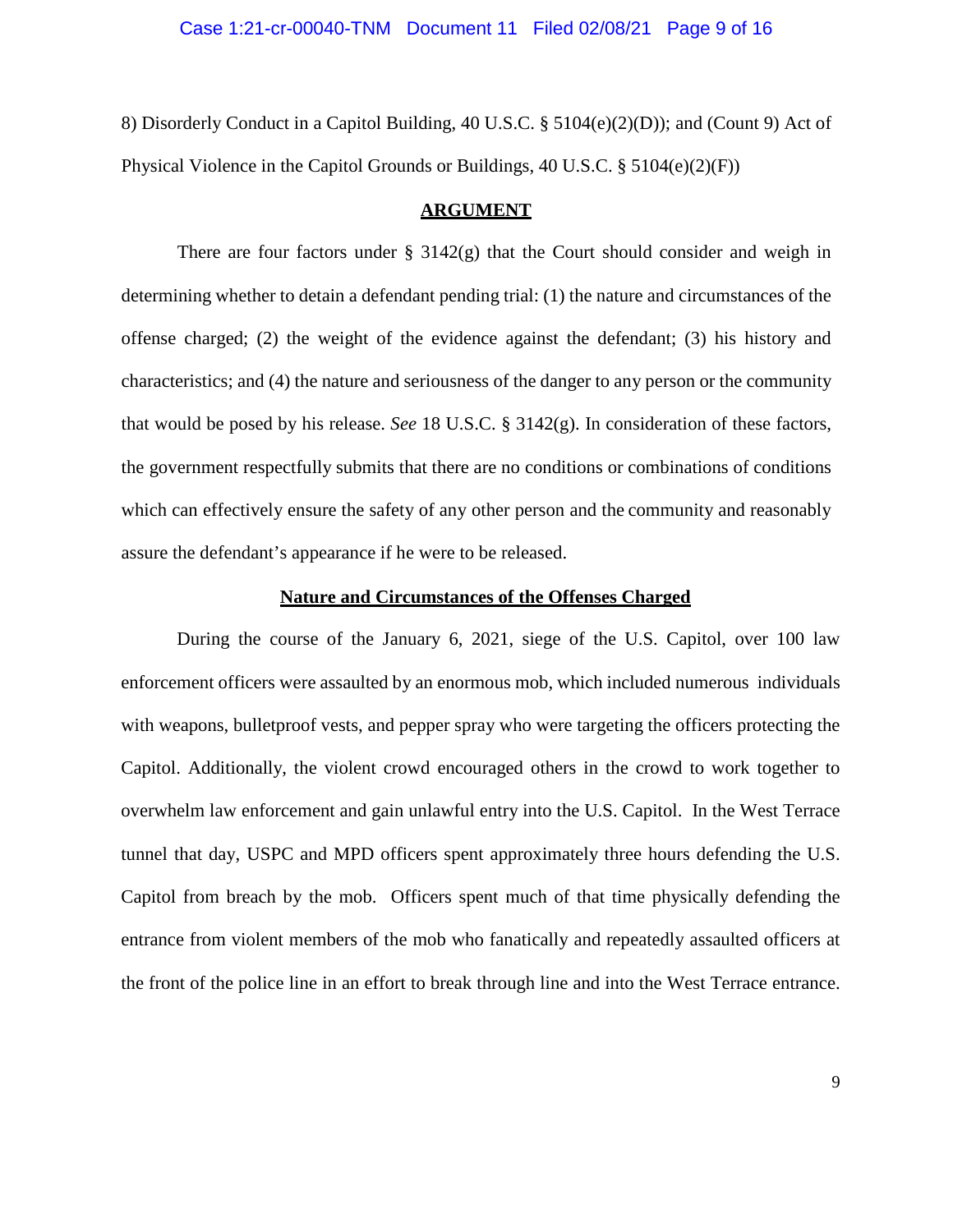## Case 1:21-cr-00040-TNM Document 11 Filed 02/08/21 Page 10 of 16

The officers in that line were in full uniform, with clear and visible markings identifying themselves as officers.

The most troubling aspects of McCaughey's conduct involve both the violence he exhibited toward officers in the police line, as well as his determined and enthusiastic participation in attempting to breach the Capitol, even though he had multiple opportunities to walk away. As described above, the defendant is captured on surveillance video first appearing at the entrance to the tunnel at approximately 2:49 pm. At that point, he had a clear look inside the tunnel and ample opportunity to see the other rioters fighting with law enforcement officers guarding the doorway. He then left the mouth of the tunnel, only to voluntarily return a little over 15 minutes later, at approximately 3:05 p.m., and push his way to the front of the mob to fight with law enforcement. The defendant did not have to return to the West Terrace tunnel after he initially walked away. He knew what was going on inside and could have chosen not to contribute to the violence taking place inside the tunnel. Instead, he chose to return and to fight.

Once McCaughey returned to the tunnel for the second time, he made his way to the front of the mob where the violence against the officers was the greatest. McCaughey was not pushed or forced to the front of the mob. Video clearly shows that the defendant moved forward of his own volition, grabbing a stolen riot shield as he moved toward the front. He willingly participated in the mob's efforts to break through the police line and eagerly used violence against the officers to accomplish his mission.

In his violent assaults on Officers Hodges and Foulds, McCaughey had multiple opportunities to change course. He did not. During the assault on Hodges, McCaughey used the stolen riot shield he collected as he moved to the front of the mob to pin the helpless officer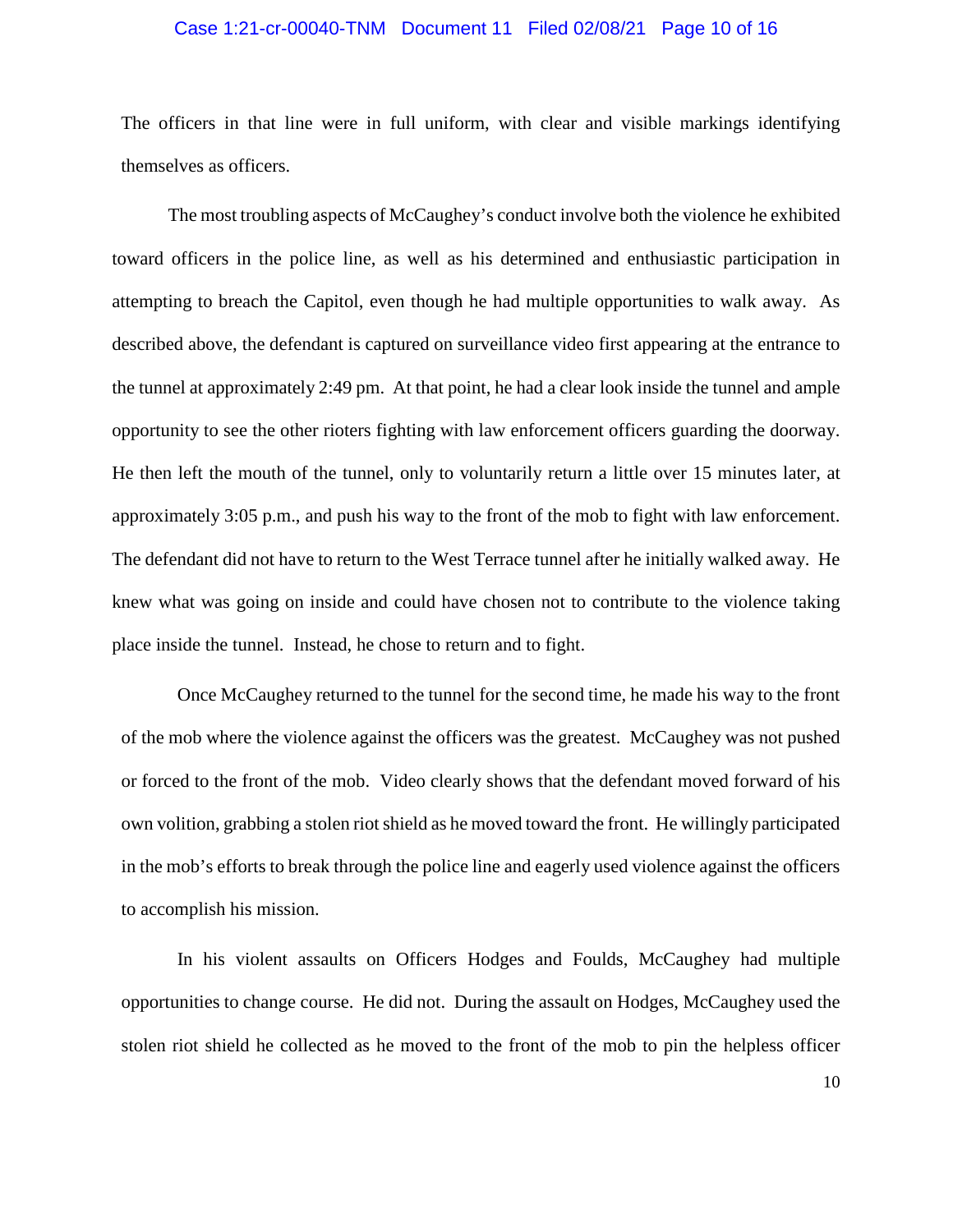## Case 1:21-cr-00040-TNM Document 11 Filed 02/08/21 Page 11 of 16

against a metal and glass doorframe. Even while another rioter ripped off Hodges gas mask – at a time when other members of the mob were indiscriminately spraying pepper spray into the line of officers – McCaughey did not relent. He continued to forcefully push Hodges against the doorframe where the officer was unable to break free. Although other members of the mob were pushing McCaughey from behind, the video clearly shows that McCaughey used his own weight, as well as the weight of those behind him, to increase the pressure against Officer Hodges. As Hodges struggled to break free, the video shows Hodges screaming in pain while blood runs from his mouth. Even in the face of Hodges' screams, McCaughey refused to back down from his assault on the officers in the police line.

It is not clear why the defendant eventually relented and released Officer Hodges. However, video evidence shows that he did stop pushing the riot shield against Hodges long enough for the officer to get aid and to move away from the front of the line. McCaughey also appeared to try to assist Hodges by pulling the officer's helmet back over his face and by signaling to another officer to help. This moment of humanity – or regret – was another opportunity for McCaughey to stop and to walk away from the violence that day. Again, he chose not to.

Instead, after Hodges had moved to safety, McCaughey continued to use violence to try to break through the police line. Only moments after Hodges moved back, McCaughey is captured on video repeatedly striking Officer Foulds with a stolen riot shield as Foulds moved forward to defend the tunnel entrance. It is only after assaulting Officer Foulds – and after apparently being sprayed in the face with pepper spray – that McCaughey finally decided to leave his place at the front of the line and exit the tunnel.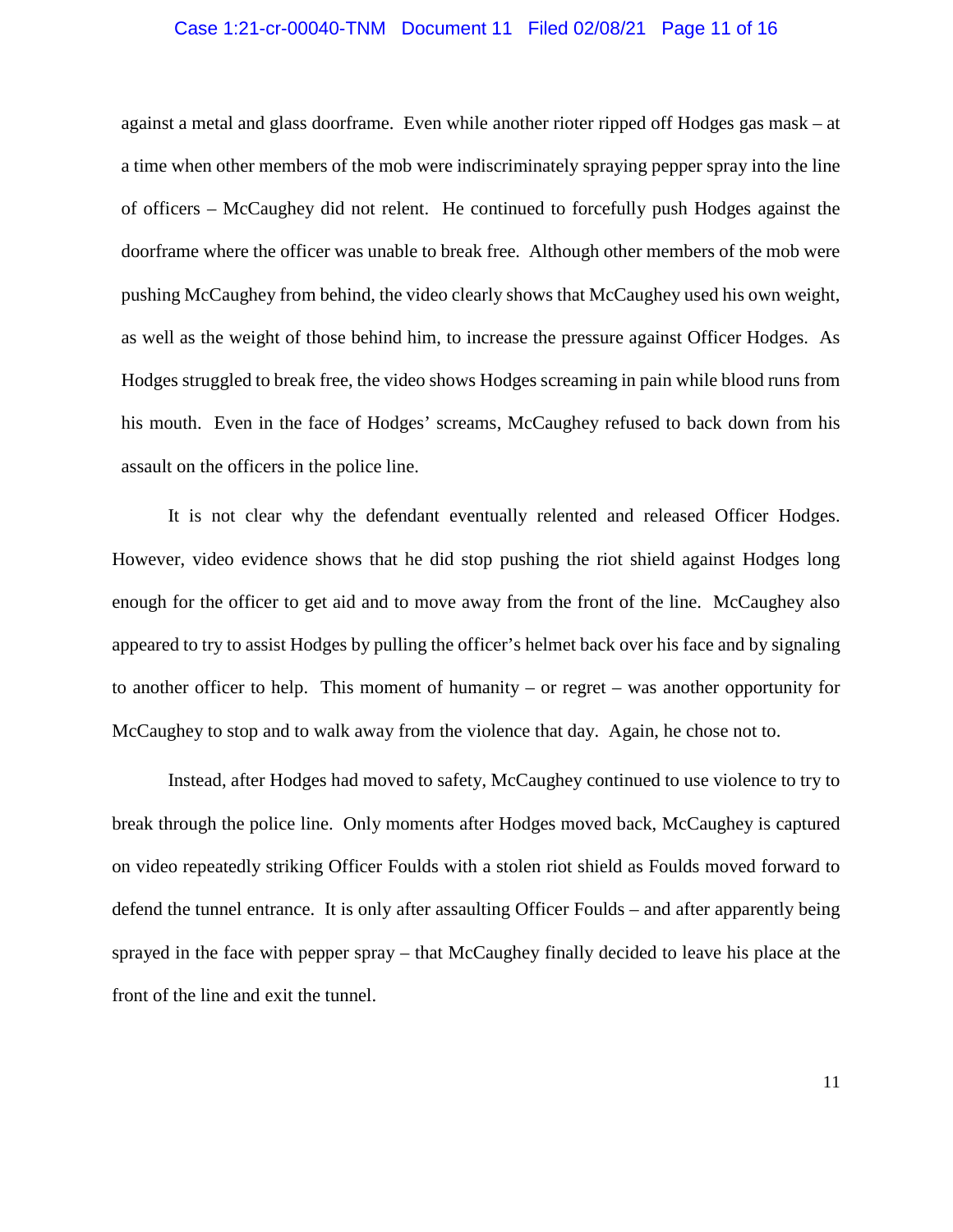## Case 1:21-cr-00040-TNM Document 11 Filed 02/08/21 Page 12 of 16

The defendant's willing and enthusiastic participation in an angry mob seeking to break through the police line, coupled with two alleged crimes of violence against courageous officers seeking to defend the U.S. Capitol, weigh heavily in favor of detention.

#### **Weight of the Evidence Against the Defendants**

The second factor to be considered, the weight of the evidence, also clearly weighs in favor of detention. The evidence against the defendant is strong and compelling. Significantly, the defendant is captured in multiple videos during the riot and that footage is clear, unmistakable, and not readily open to interpretation. Not only is McCaughey captured in multiple open-source videos violently engaging with officers, but he is also captured on surveillance footage from the Capitol building that shows his entry into and exit from the thick of the mob in the tunnel. The defendant's face is clearly visible in multiple videos, as is the brown jacket that he was wearing throughout his assault on Officers Hodges and Foulds.

In addition to the video footage, a search of the defendant's cell phone places him in Washington D.C. at the scene of the riot on that day. McCaughey's own cell phone contained multiple selfie-style photographs of himself at the U.S. Capitol, as well as the record of an Apple Maps search for directions to Freedom Plaza in Washington, D.C. on January 6, 2021. Law enforcement also recovered the brown jacket that the defendant was seen wearing in multiple videos, further confirming the defendant's presence on the scene that day.

The evidence against this defendant is very strong, and accordingly, the weight of the evidence weighs heavily in favor of detention.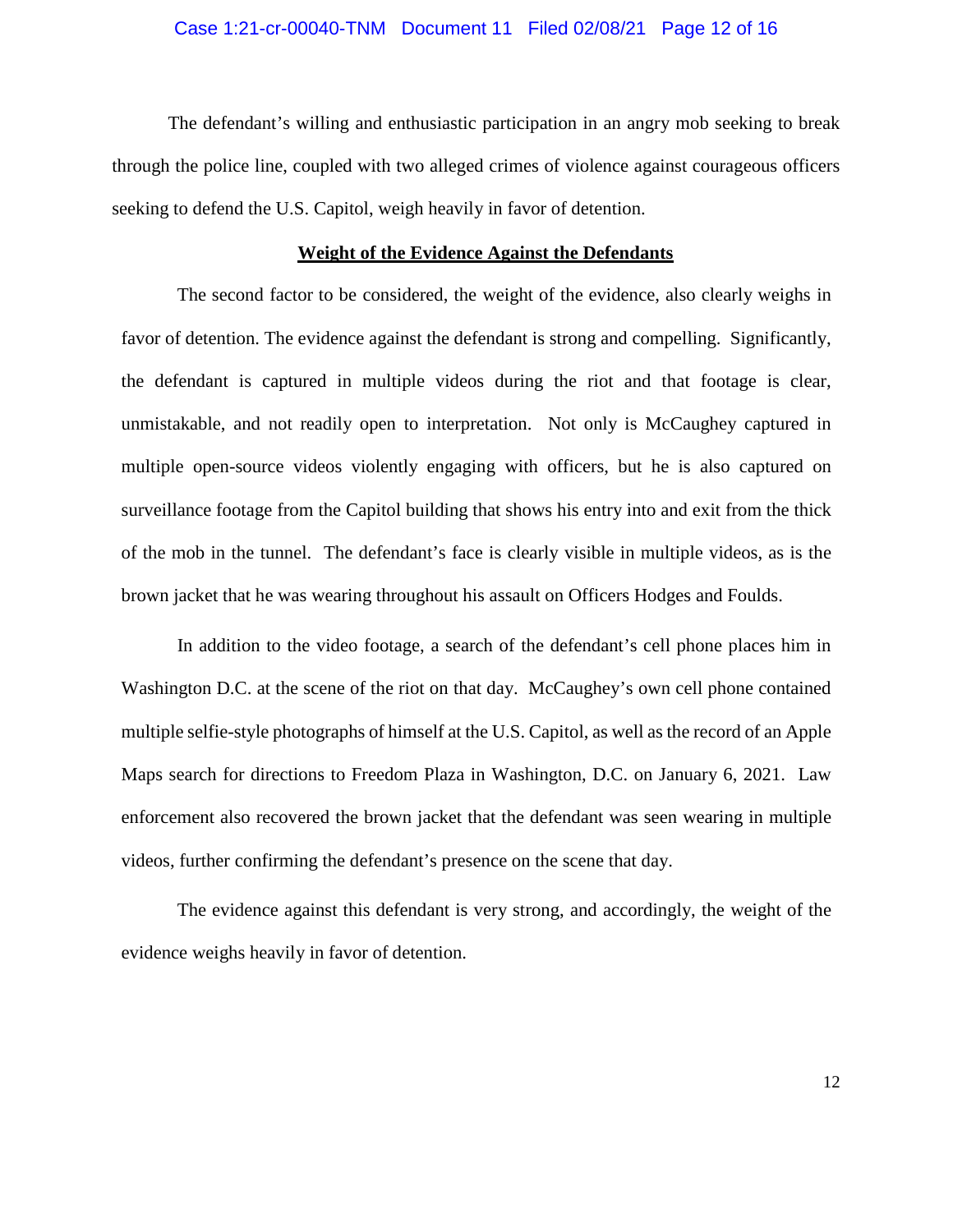#### **Defendants' History and Characteristics**

The government recognizes that the defendant does not have any adult convictions, and is only 23 years old. He has recently lived with his mother in Connecticut, and also has strong ties to his father and his father's residence in New York. As such, the defendant moves the court to release him on a real estate bond secured by his father, as well as a as an unsecured bond signed by his mother. The United States contends that this is not sufficient to protect the community and to ensure the defendant's future appearance in court.

With respect to the real estate bond pledged by the defendant's father, also named Patrick McCaughey III, the government's evidence suggests that the defendant traveled to Washington D.C. on January 6, 2021, with the assistance and approval of his father. Nonetheless, the defendant's conduct was not constrained by the presence of his father that day. This strongly suggests that any parental pressure that McCaughey's father may exert to compel the defendant to conform his behavior to court orders will carry little weight in the defendant's decisionmaking process.

#### **Danger to the Community and Flight Risk**

The fourth factor, the nature and seriousness of the danger to any person or the community posed by a defendant's release, also weighs in favor of the defendant's detention. The charged offenses involve assaultive conduct while using a stolen riot shield – a shield that was intended to be a defensive tool for those on the front lines – against the very officers the shield was mean to protect. The defendant's assault was not only dangerous, but showed a particular disregard for the courageous men and women who risked their safety to defend the Capitol, even while the mob used the officers' own defensive tools against them. The danger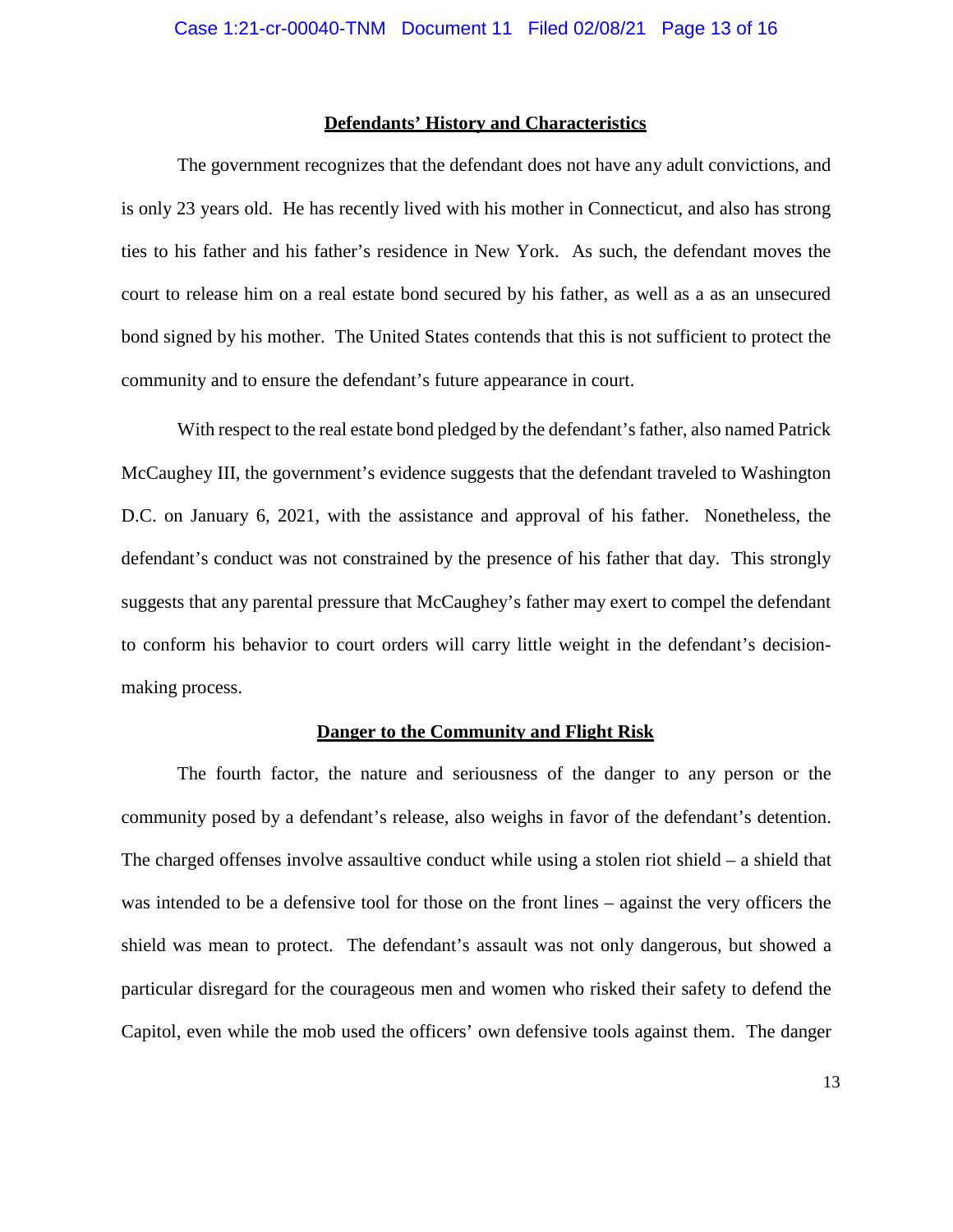## Case 1:21-cr-00040-TNM Document 11 Filed 02/08/21 Page 14 of 16

the defendant caused by assisting the violent mob and attacking two brave officers cannot be understated. The defendant made a significant contribution to the violence that took place on January 6, 2021, and he is thus a danger to our society and a threat to the peaceful functioning of our community. The defendant's actions should give this Court great concern about the danger he would pose to the community, if released.

Finally, the United States is concerned that the defendant poses a risk of flight because he is a dual citizen of the United States and Germany. The defendant's citizenship of another country, coupled with the substantial penalties that he is facing for his alleged crimes, provide a motive as well as the opportunity to flee the country with impunity. The fact that the defendant has employment available to him if released cannot overcome the danger

Given the above assessment of all four relevant factors, there is clear and convincing evidence that there are no conditions or combinations of conditions which can effectively ensure the safety of any other person and the community and reasonably assure the appearance of the defendant, pursuant to 18 U.S.C. §§ 3142(e).

# **CONCLUSION**

WHEREFORE, the United States respectfully opposes the defendant's motion for release on bond and requests that the Court grant the government's oral motion to detain the defendant pending trial.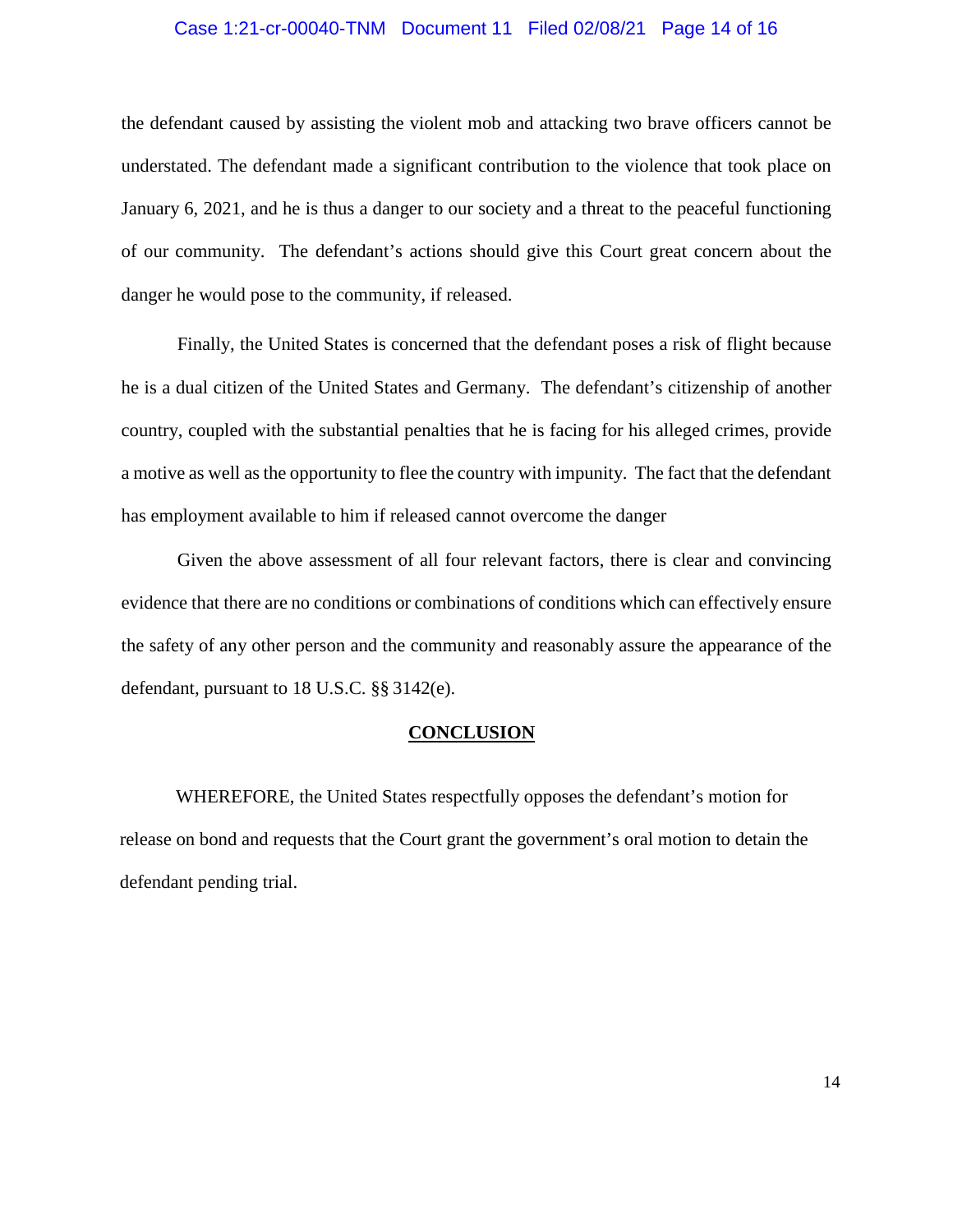Respectfully submitted,

MICHAEL SHERWIN Acting United States Attorney N.Y. Bar No. 4444188

By:*\_\_/s/ Jocelyn Bond*\_\_\_\_\_\_\_\_ JOCELYN BOND Assistant United States Attorney D.C. Bar Number 1008904 555 Fourth Street, N.W. Washington, D.C. 20530 (202) 809-0793 Jocelyn.Bond@usdoj.gov